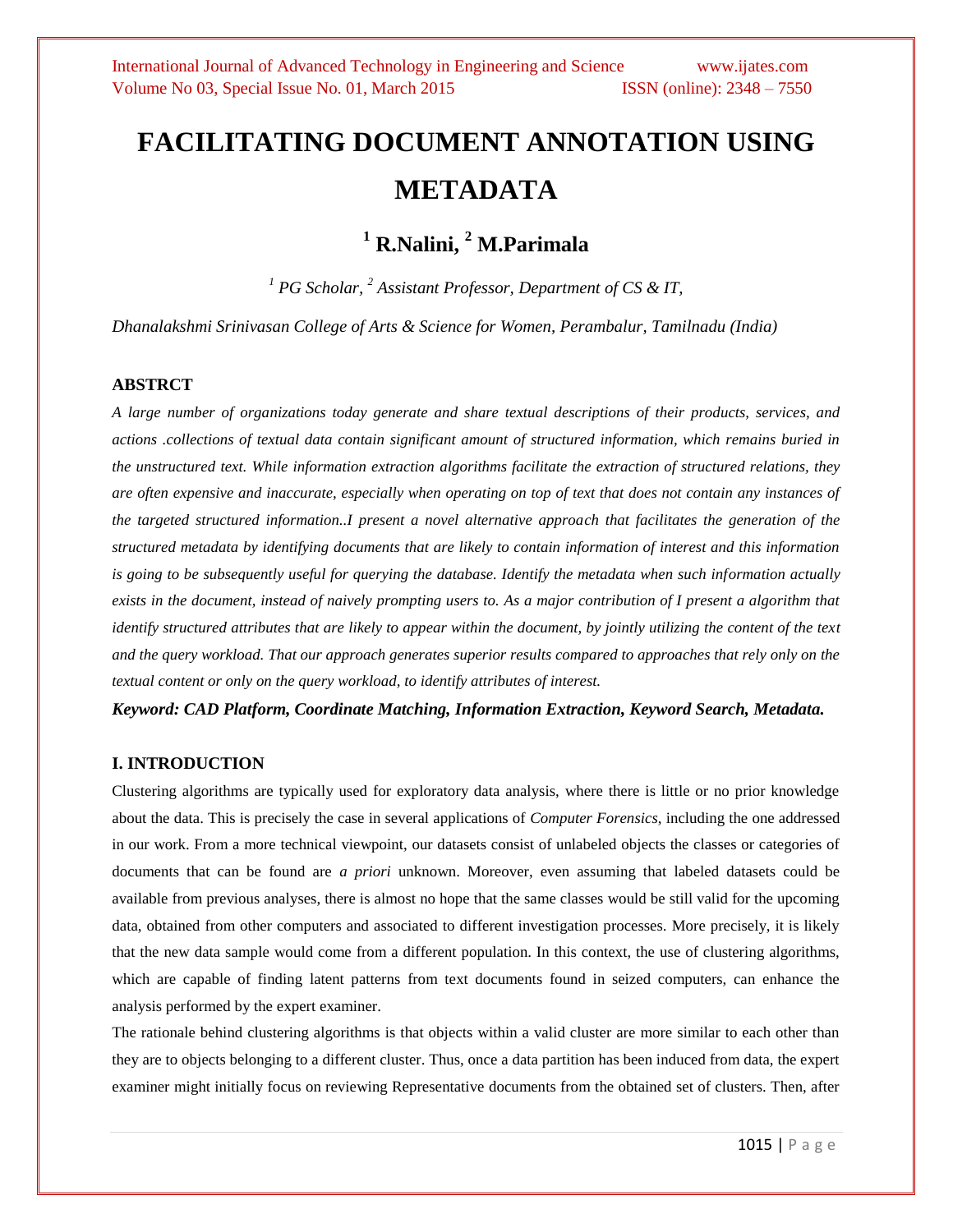## International Journal of Advanced Technology in Engineering and Science www.ijates.com Volume No 03, Special Issue No. 01, March 2015 **ISSN** (online): 2348 – 7550

this preliminary analysis, it may eventually decide to scrutinize other documents from each cluster. By doing so, one can avoid the hard task of examining all the documents but, even if so desired, it still could be done.

In a more practical and realistic scenario, domain experts are scarce and have limited time available for performing examinations. Thus, it is reasonable to assume that, after finding a relevant document, the examiner could prioritize the analysis of other documents belonging to the cluster of interest, because it is likely that these are also relevant to the investigation.

Clustering algorithms have been studied for decades, and the literature on the subject is huge. Therefore decided to choose a set of representative algorithms in order to show the potential of the proposed approach, namely: the partition K-means and K-melodies. Thus, as a contribution of our work, we compare their relative performances on the studied application domain using five real-world investigation cases conducted by the Brazilian Federal Police Department. In order to make the comparative analysis of the algorithms more realistic, two relative validity indexes have been used to estimate the number of clusters automatically from data.

#### **II. LITERATURE SURVEY**

#### **2.1. Facilitating Document Annotation Using And Querying Value:**

- In this paper propose CADS (Collaborative Adaptive Data Sharing platform).
- Which is an "annotate-as-you-create" infrastructure that facilitates fielded data annotation?
- A key contribution of our system is the direct use of the query workload to direct the annotation process, in addition to examining the content of the document.
- $\bullet$  In other words are trying to prioritize the annotation of documents towards generating attribute values for attributes that are often used by querying users.

#### **2.1.1 Disadvantage**

- Unavailability of proper information to different levels of query." Coordinate matching" by inner product similarity.
- It does not provide more accurate data only get the files from only exact name required.
- Unavailability of proper information rarely differentiates the search results.

#### **2.2. Towards a Business Continuity Information Network for Rapid Disaster Recovery**

Most of the recent work has been conducted for crisis management under terrorist attacks and emergency management services under natural disasters with private business continuity and disaster recovery a secondary concern. In this paper, we propose a model for pre-disaster preparation and post-disaster business continuity/rapid recovery. The model is utilized to design and develop a web based prototype of our Business Continuity Information Network (BCIN) system facilitating collaboration among local, state, federal agencies and the business Community for rapid disaster recovery. We present our model and prototype with Hurricane Wilma as the case study.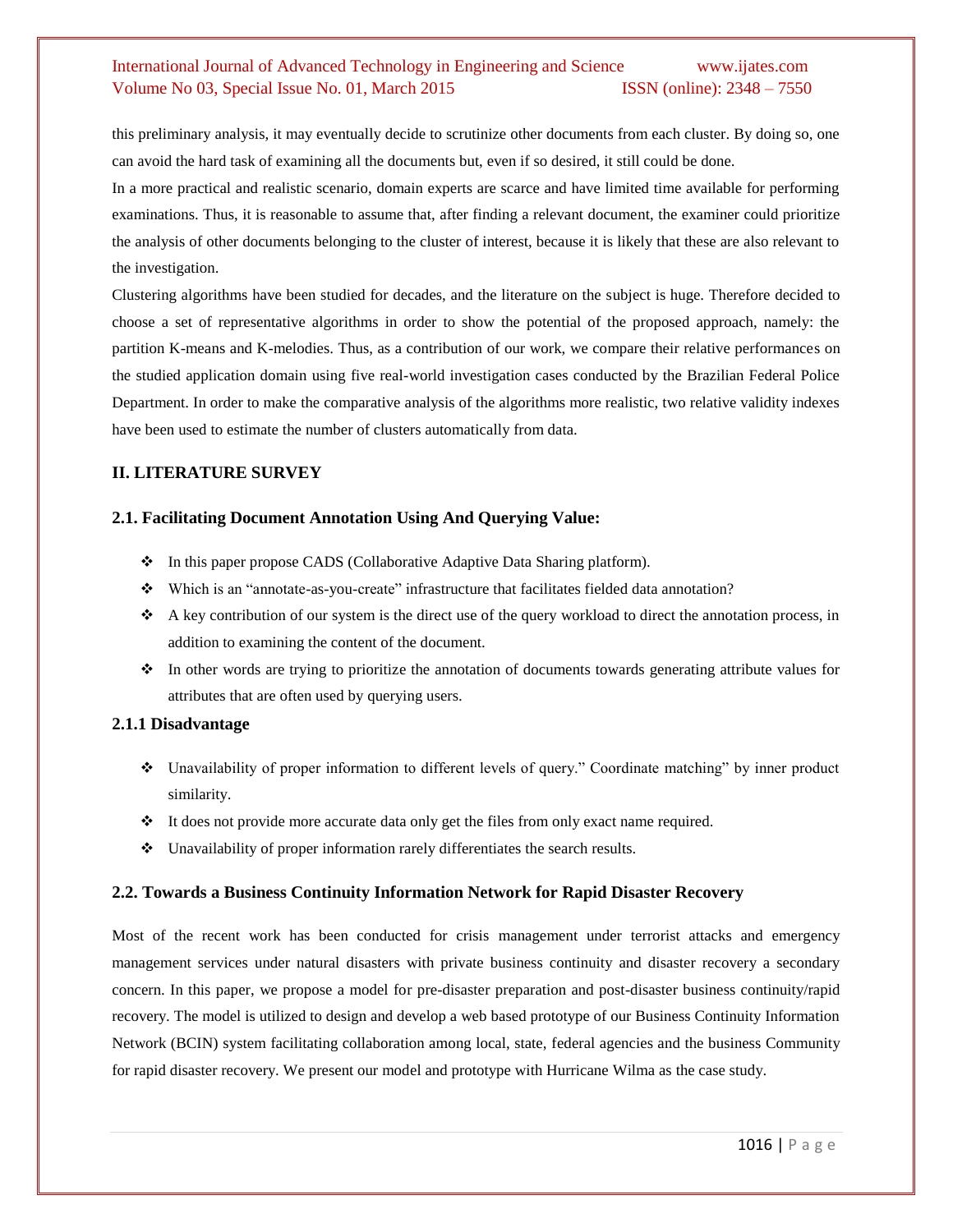#### **2.2.1 Disadvantages**

We then utilize our model for the implementation of a web based Business Continuity Information Network (BCIN) that creates a disaster management dataspacebased on the communication among the stakeholders and enables businesses, emergency management community and NGOs to effectively communicate, identify and assist in the execution of preparation and recovery plans; identify user relevant and location specific disaster preparation and recovery resources along with the business/employee loan and assistance programs facilitating intelligent decision support; and dynamically disseminate location and user specific information regarding key inhibitors to preparation and recovery process such as open/closure status of schools, businesses, transportation, roadways and emergency services etc.

#### **III. SYSTEM ARCHITECHU**



**Figure: 3.1 System Architecture Diagram**

#### **IV.METHODOLOGY**

#### **4.1. Registration**

In the registration phase the new user can register the details and get the service, if there is any new user they can create the new login id, in registration the new use must give full details about the name and other details. Finally they will get the user name and password.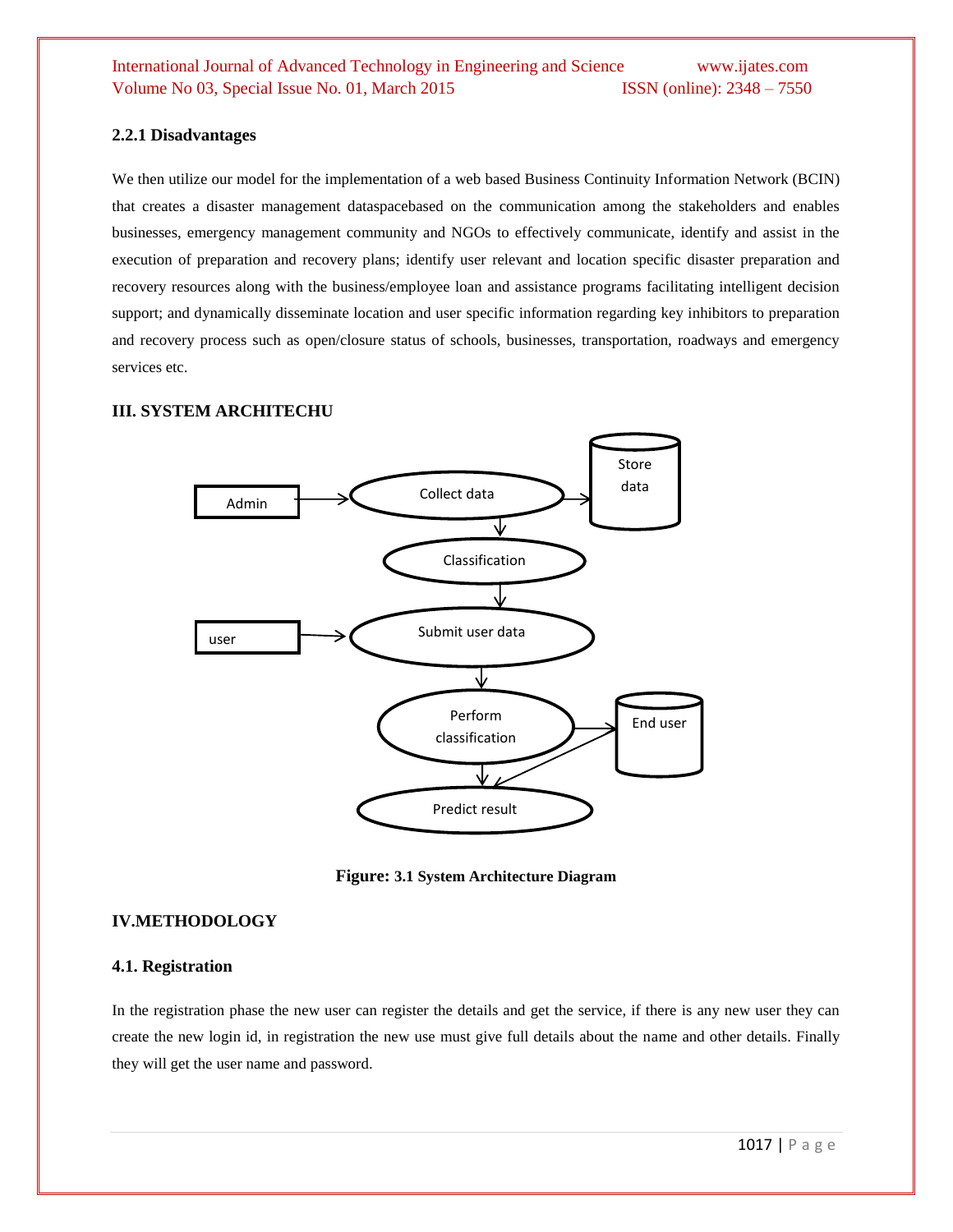

**Figure: 4.1.1Registeration Diagram**

#### **4.2. Login**

In this module, any of the above mentioned person have to login, they should login by giving their email id and password. This Module is a portal module that allows users to enter a User Name and Password to log. This Module displays a *username* and password Login form to perform authentication with user ID and password. If the user enters a valid username/password combination they will be granted access to additional resources on your website.



**Figure: 4.2.1 Login Diagram**

#### **4.3. Document Upload**

In this module Owner uploads an unstructured document as file (along with Meta data) into database, with the help of this metadata and its contents, the end user has to download the file. It has to enter content/query for download the file.



**Figure: 4.3.1.Document upload**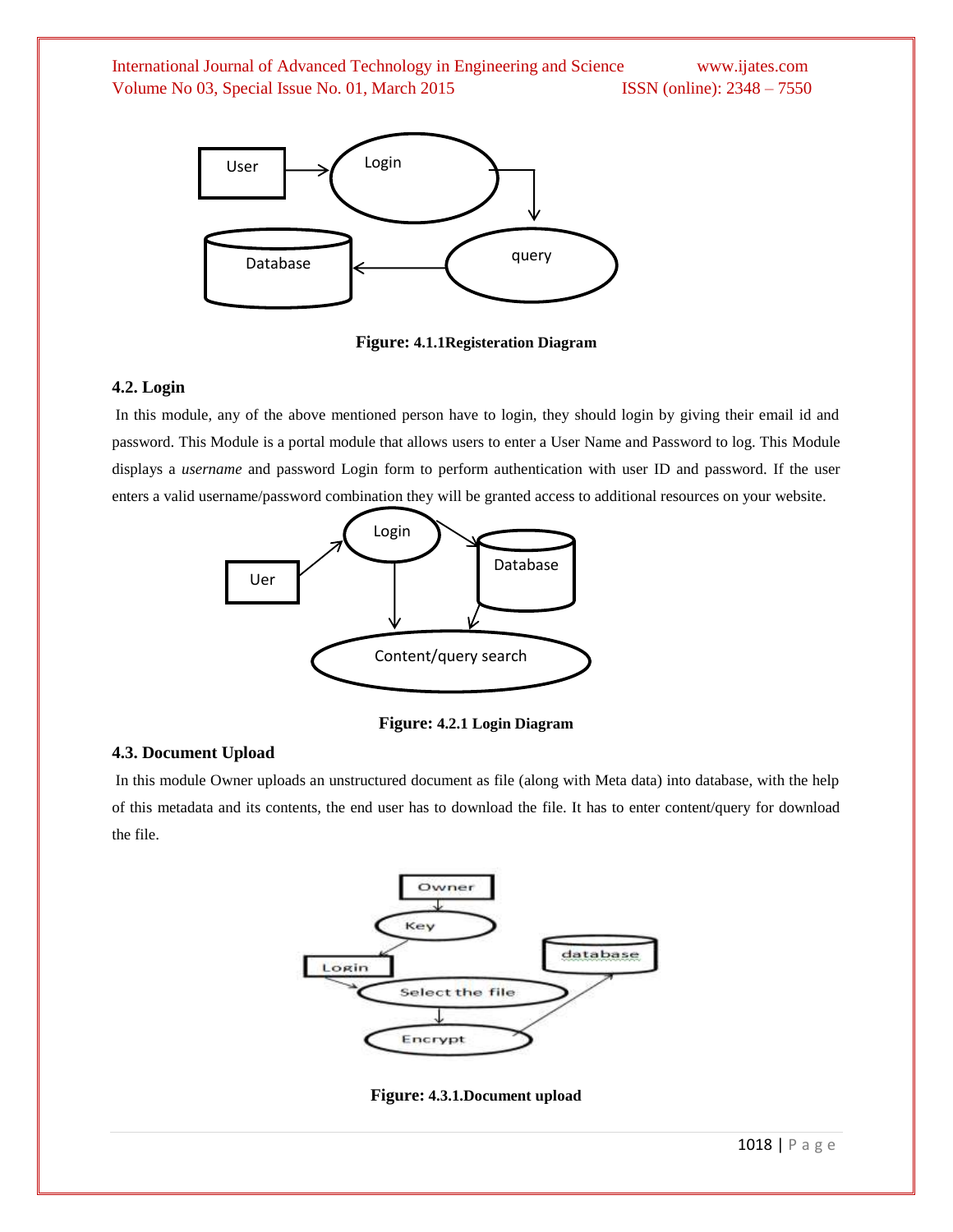International Journal of Advanced Technology in Engineering and Science www.ijates.com Volume No 03, Special Issue No. 01, March 2015 **ISSN** (online): 2348 - 7550

#### **4.4. Search Techniques**

Here we are using two techniques for searching the document

- 1) Content Search,
- 2) Query Search.

#### **4.4.1 Content Search**

It means that the document will be downloaded by giving the content which is present in the corresponding document. If its present the corresponding document will be downloaded, otherwise it won't.

#### **4.4.2. Query Search**

It means that the document will be downloaded by using query which has given in the project. If its input matches the document will get download otherwise it won't.



**Figure: 4.4.1.Search Technique**

#### **4.5. Download Document**

User has to download the document using query/content values which have given in the base paper. It enters the correct data in the text boxes, if it's correct it will download the file. Otherwise it won't.



**Figure: 4.5.1 Download Document** docume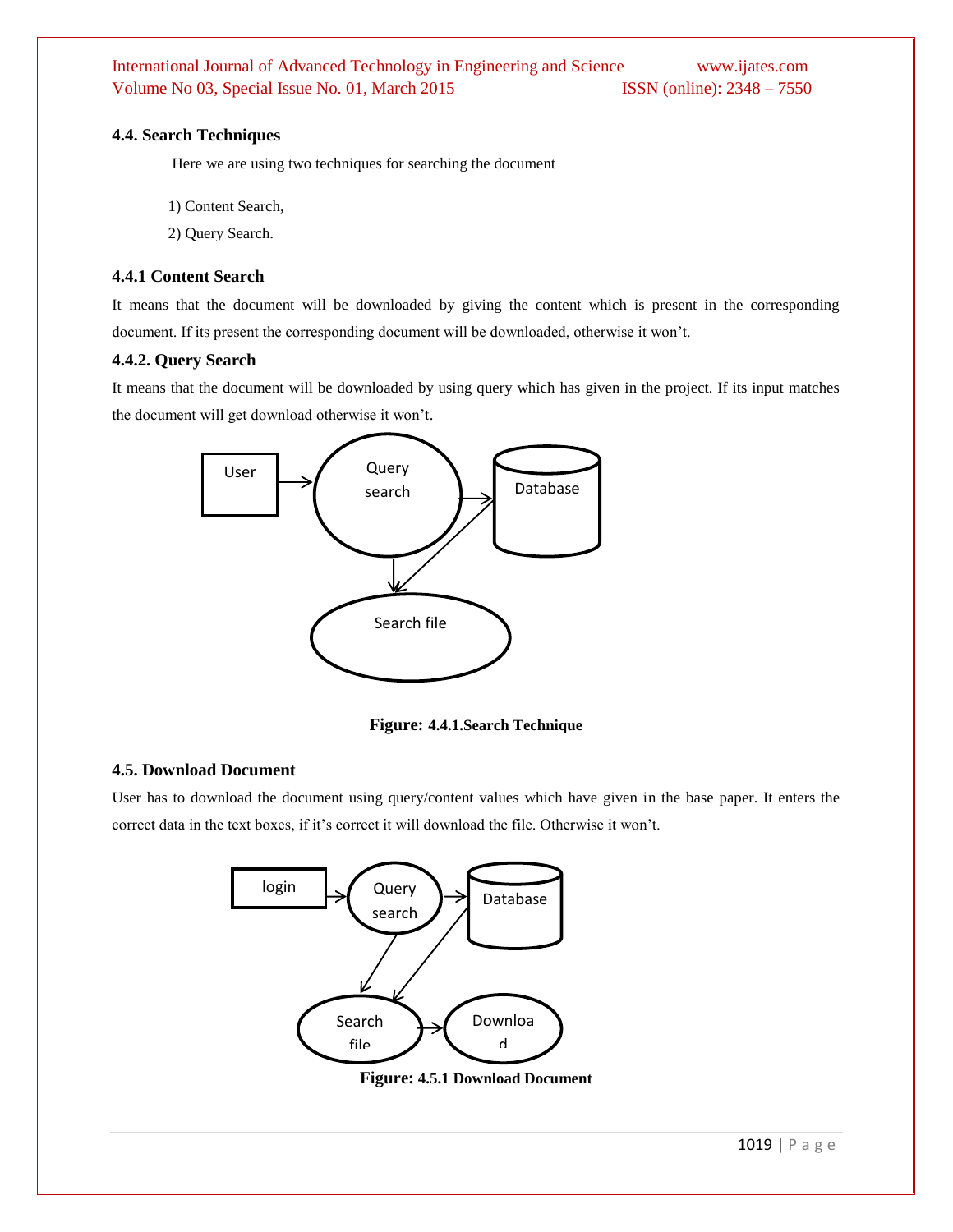# International Journal of Advanced Technology in Engineering and Science www.ijates.com Volume No 03, Special Issue No. 01, March 2015 ISSN (online): 2348 – 7550

#### **IV. CONCLUSION AND FUTURE WORK**

The adaptive techniques to suggest relevant at-tributes to annotate a document, while trying to satisfy the user querying needs. Our solution is based on a probabilistic framework that considers the evidence in the document content and the query workload. We present two ways to combine these two pieces of evidence, content value and querying value: a model that considers both components conditionally independent and a linear weighted model. Experiments shows that using our techniques, we can suggest attributes that improve the visibility of the documents with respect to the query workload by up to 50%. That is, we show that using the query workload can greatly improve the annotation process and increase the utility of shared data. In Future, The form contains the best attribute names given the document text and the information need (query workload), and the most probable attribute values given the document text. The author (creator) can inspect the form, modify the generated metadata as necessary, and submit the annotated document for storage. Our efforts focus not only on identifying the potential annotations fields that exist in complete and optimal annotations for document , but also to rank them and display on top the most important ones. Since the goal of annotations is to facilitate future querying, we want the annotation effort to focus on generating annotations useful for the queries in the query workload.

#### **V. ACKNOWLEDGEMENT**

The author deeply indebted to honorable Shri A.SRINIVASAN (Founder Chairman), Shri P.NEELRAJ(Secretary) Dhanalakshmi Srinivasan Group of Institution , Perambalur for giving me opportunity to work and avail the facilities of the college campus . The author heartfelt and sincere thanks to Principal Dr.ARUNA DFINAKARAN, Vice Principal Prof.S.H.AFROZE HoD Mrs.V.VANEESWARI, (Dept of CS & IT) Project Guide Mrs.A.PARIMALA, (Dept of CS & IT) of Dhanalakshmi Srinivasan College of Arts & Science for Women, Perambalur. The author also thanks to parents, Family Members, Friends, Relatives for their support, freedom and motivation.

#### **REFERENCES**

- 1. S.R. Jeffery, M.J. Franklin and A.Y. Halevy, &ldquo, Pay-as-You-Go User Feedback for Data space Systems,&rdquo, *Proc. ACM SIGMOD Int',l Conf. Management Data,* 2008.
- 2. K. Saleem, S. Luis, Y. Deng, S.-C. Chen, V. Hristidis and T. Li, &ldquo, Towards a Business Continuity Information Network for Rapid Disaster Recovery, & rdquo, *Proc. Int', l Conf. Digital Govt. Research*  2008.
- 3. A. Jain and P.G. Ipeirotis, & ldquo,A Quality-Aware Optimizer for Information Extraction,&rdquo, *ACM Trans. Database Systems,* vol. 34, article 5, 2009.
- 4. J.M. Ponte and W.B. Croft, &ldquo,A Language Modeling Approach to Information Retrieval,&rdquo, *Proc. 21st Ann. Int',l ACM SIGIR Conf. Research and Development in Information Retrieval (SIGIR ',98),* pp. ,275-281, http://doi.acm.org/10.1145/290941.291008.